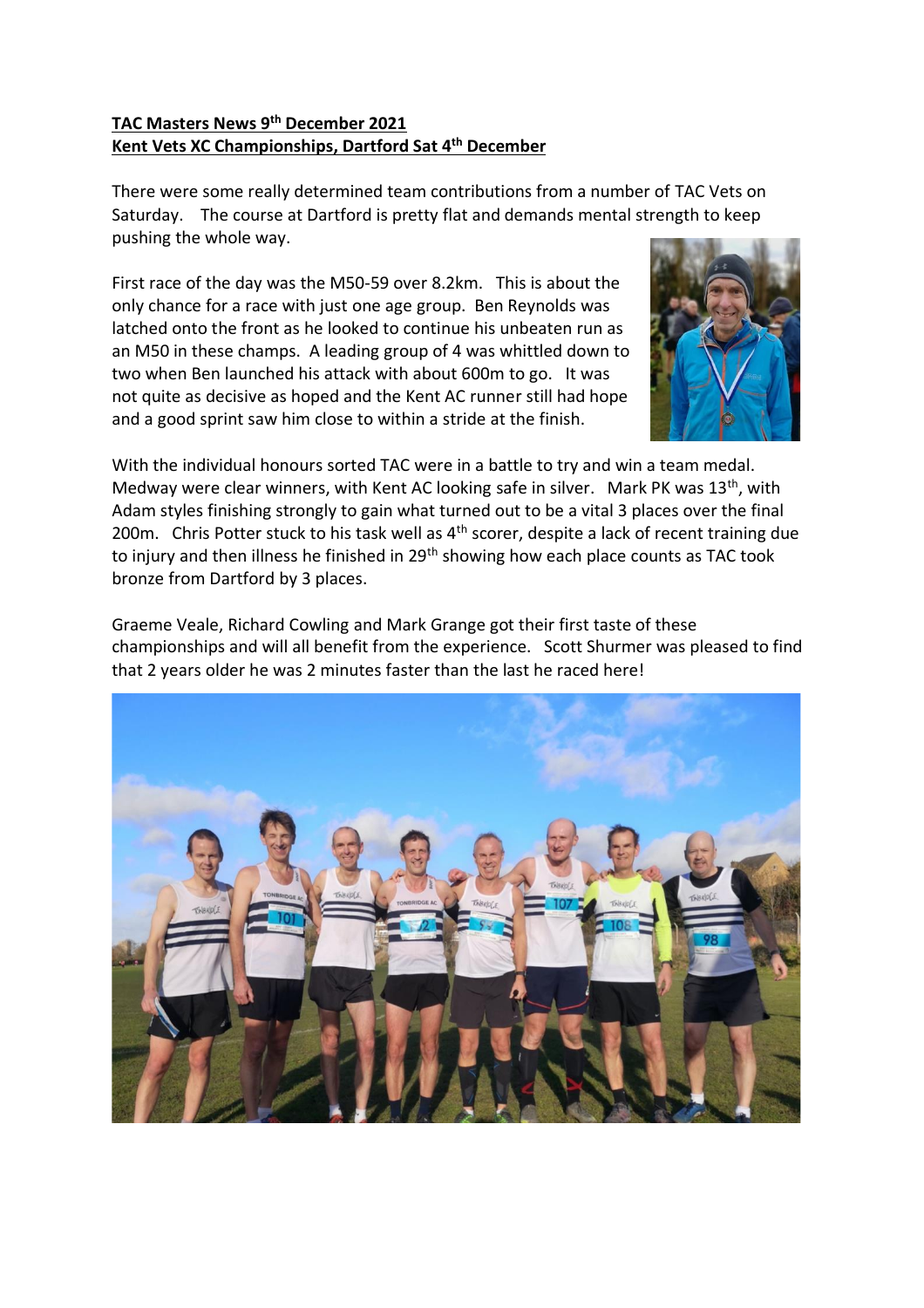The biggest race of the Day was the Women's and Men over 60 race. From a TAC point of view Claire Day went off with great purpose in second place, was gradually reeled in by a group including team mate Nichola Evans. Claire and Nichola showed great determination as they battled each other in the final 200m, with Nichola taking the honours on this occasion for Bronze medal in the W35-44 category. Clearly with 3<sup>rd</sup> and 4<sup>th</sup> place in the bag, it was up to Charlotte Warren to show great courage to finish in 13<sup>th</sup> place despite starting with a sore foot that got worse during the race. This was yet another dominant win for the talented TAC W35 team.







Matching the W35 team were the winning W45 team, with Maria Heslop taking Individual 3<sup>rd</sup> place. Sasha Humphries continued her fine form with 5<sup>th</sup> place and Tina Oldershaw a battling 8<sup>th</sup> place despite being in A&E last week!!

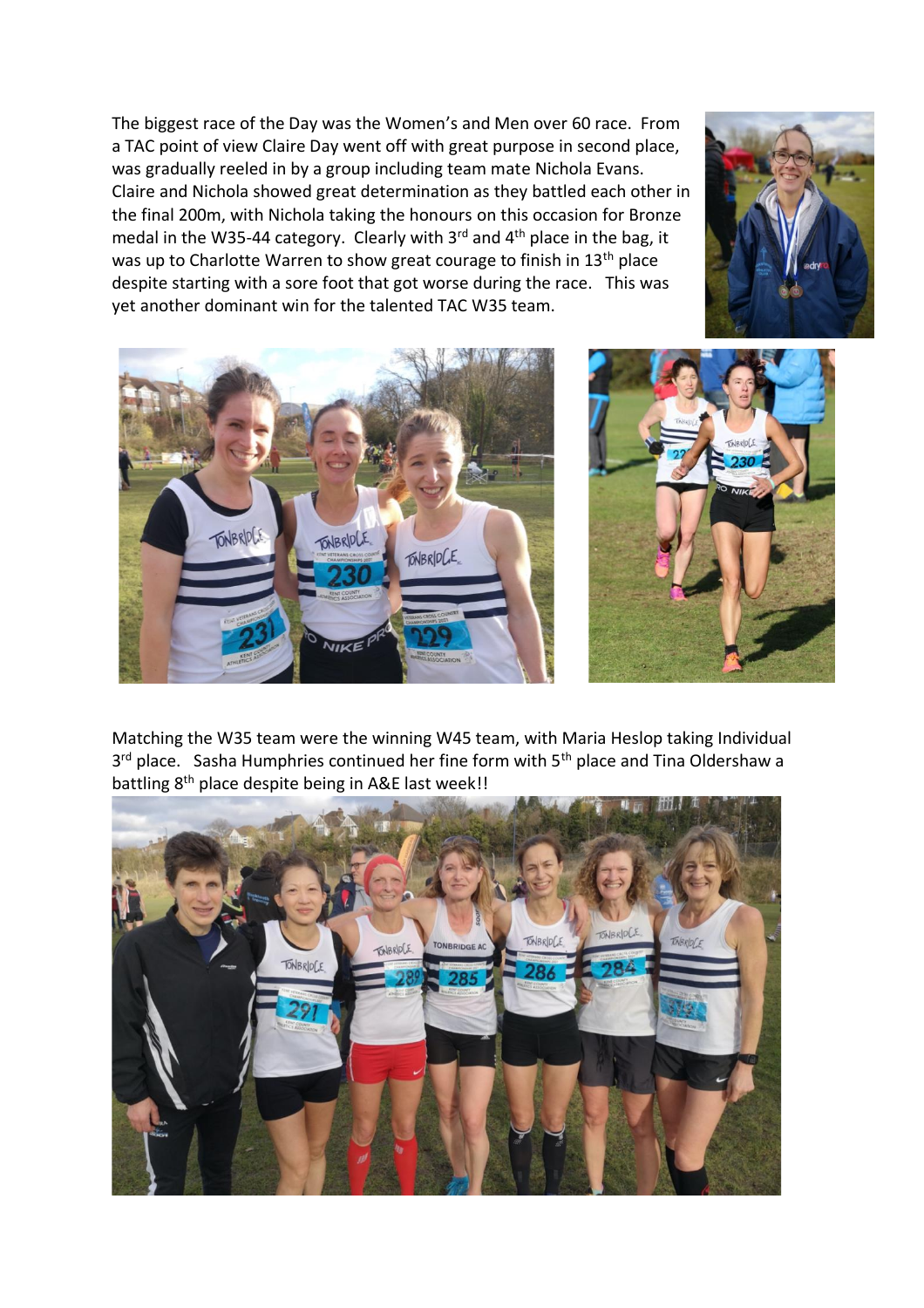There were plenty of other good performances from the women, with Sue James taking the W65 bronze  $(1<sup>st</sup> W70)$ . It was great to see Lucy PK (5<sup>th.</sup>) competitive again in the W55 AG, Geraldine Jee made her TAC debut, Rachel Fagg made her racing comeback, with Grazia Manzotti and Pearl Pearce pushing hard.



The Mens over 60's compete over this same distance, with Ross Kinloch not available to defend his title, Alan Newman (20<sup>th</sup> and 4<sup>th</sup> M65) led the team (Graeme Charters & Maurice Marchant) home with one of his best runs for sometime.

The M40 race was surprisingly small with only 54 entrants. As a team we still looked to be in with a shout of bronze but 2 high placed finishers gave Medway the edge, as TAC finished 4<sup>th</sup>. Julian Rendall, former winner of this race, led the team home in 9<sup>th</sup> place. Tony Bennett continued his rise in form to be  $17<sup>th</sup>$ . Despite not having trained for 3 weeks due to illness Tom Woolley really stuck to the task as he battled on to 20<sup>th</sup>, with road specialist Dan Madams in 21<sup>st</sup>. Jason Barton, Dan Crush and Derek Jee backed the team up despite all having had recent niggles.



## **Indoor Season Starts**

Ian Crawley M55 took part in various events as he opened his Indoor Season at Lee Valley in the Veterans AC & Eastern Masters AC meeting. 1500m 5.50.53, 60mH 11.3, HJ 1.35 and a Shot 9.51.

Neil Dickson M50 competed over 60m 8.66, before returning the following day to run 8.82.

## **British Masters XC Champs at Somerhill 12th March 2022**

I am aware that the Paddock wood Half marathon is the day after this event. I would like to point out that England only gets to host the BMAF champs once every 4 years and that the